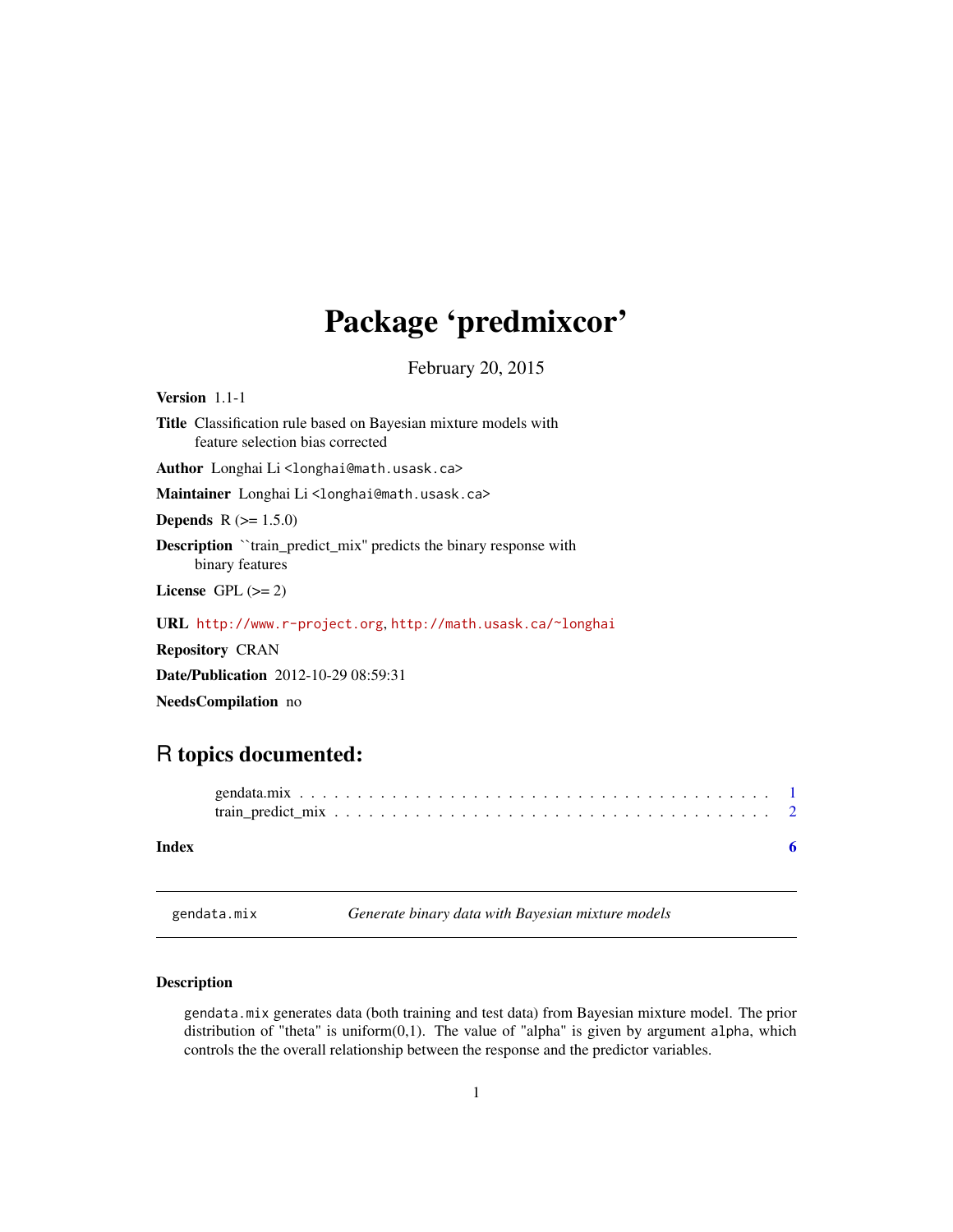#### <span id="page-1-0"></span>Usage

gendata.mix (n1,n2,m1,m2,p,alpha,prob.y=c(0.9,0.1))

#### Arguments

| n1             | the number of class 1 in training data                                                         |
|----------------|------------------------------------------------------------------------------------------------|
| n2             | the number of class 2 in training data                                                         |
| m1             | the number of class 1 in test data                                                             |
| m <sub>2</sub> | the number of class 2 in test data                                                             |
| p              | the number of features                                                                         |
| alpha          | a parameter controlling the dependency between the features and the response                   |
| prob.y         | a vector of two elements specifying the probabilities of the response being 1 in<br>each group |
|                |                                                                                                |

#### Value

| train | the training data, with the row standing for the cases and the first column being<br>the response |
|-------|---------------------------------------------------------------------------------------------------|
| test  | the test data, of the same format as "train"                                                      |

#### See Also

[train\\_predict\\_mix](#page-1-1)

<span id="page-1-1"></span>train\_predict\_mix *Classification rule based on Bayesian mixture models with feature selection bias corrected*

#### Description

train\_predict\_mix predicts the binary response based on high dimemsional binary features modeled with Bayesian mixture models. The model is trained with Gibbs sampling. A smaller number of features can be selected based on the correlations with the response. The bias due to the selection procedure can be corrected. The software is written entirely with R language.

#### Usage

```
train_predict_mix(
        test,train,k,
        theta0=0,alpha.shape=0.5,alpha.rate=5,no.alpha=30,
common.alpha=FALSE,no.alpha0=100,
        mc.iters=200,iters.labeltheta=10,
```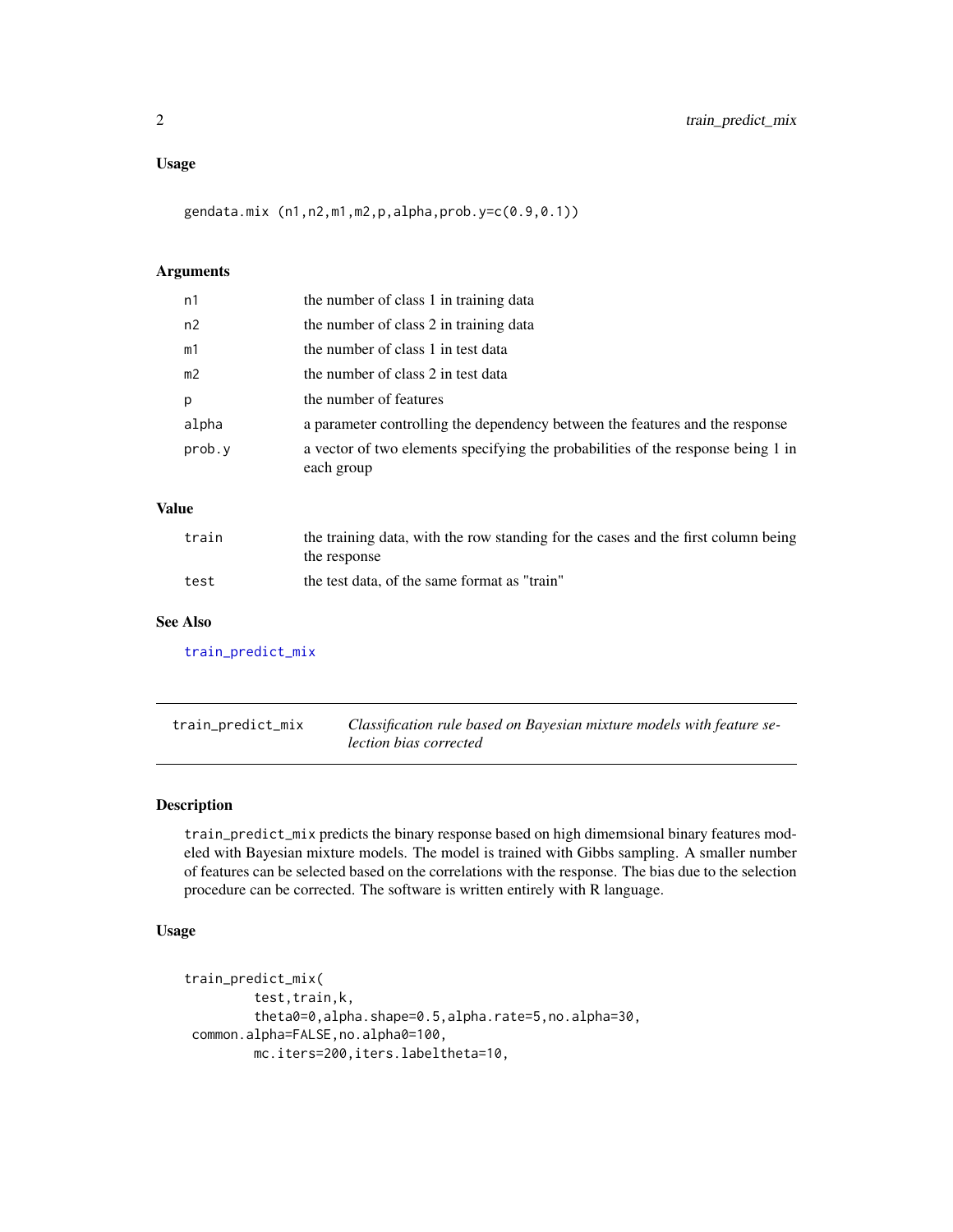```
iters.theta=20,width.theta=0.1,
       correction=TRUE,no.theta.adj=30,approxim=TRUE,
       pred.start=100)
```
#### Arguments

| test             | a binary test data, a matrix, i.e. the data for which we want to predict the re-<br>sponses. The row stands for the cases. The first column is the binary response,<br>which could be NA if they are missing.                                                                                                            |
|------------------|--------------------------------------------------------------------------------------------------------------------------------------------------------------------------------------------------------------------------------------------------------------------------------------------------------------------------|
| train            | a training data, of the same format as test                                                                                                                                                                                                                                                                              |
| k                | the number of features retained                                                                                                                                                                                                                                                                                          |
| theta0           | the prior of "theta" is uniform over (theta0, 1-theta0)                                                                                                                                                                                                                                                                  |
| alpha.shape      | the shape parameter of the Inverse Gamma, which is the prior distribution of<br>"alpha"                                                                                                                                                                                                                                  |
| alpha.rate       | the rate parameter of the Inverse Gamma, as above                                                                                                                                                                                                                                                                        |
| no.alpha         | the number of "alpha"'s used in mid-point rule, which is used to approximate<br>the integral with respect to "alpha".                                                                                                                                                                                                    |
| common.alpha     | Indicator whether the parameter "alpha" for the response (i.e "alpha0" in the<br>reference) and the parameter "alpha" for the features are the same. By de-<br>fault they are two independent paramters with the same prior distribution, i.e,<br>common.alpha=FALSE.                                                    |
| no.alpha0        | the number of "alpha0"'s used in mid-point rule, which is used to approximate<br>the integral with respect to "alpha0" This parameter takes effect only when<br>common.alpha=FALSE. Otherwise "alpha" and "alpha0" are the same.                                                                                         |
| mc.iters         | iterations of Gibbs sampling used to train the model.                                                                                                                                                                                                                                                                    |
| iters.labeltheta |                                                                                                                                                                                                                                                                                                                          |
|                  | In each Gibbs iteration, the combination of updating the "labels" once and up-<br>dating the "theta" is repeated iters. label theta times, and then "alpha" and<br>"alpha0" are updated once.                                                                                                                            |
| iters.theta      | iterations of updating "theta" using M-H method.                                                                                                                                                                                                                                                                         |
| width.theta      | the proposal distribution used to update "theta" with Metropolis-Hastings method<br>is uniform over the interval (current "theta" +- width. theta).                                                                                                                                                                      |
| correction       | Indicator whether the correction method shall be applied                                                                                                                                                                                                                                                                 |
| no.theta.adj     | the parameter in Simpson's rule used to evaluate the integration w.r.t. "theta",<br>which is needed in calculating the adjustment factor. The integrant is evaluated<br>at $2*(no. theta. adj)+1 points.$                                                                                                                |
| approxim         | Indicator whether the adjustment factor is ignored in updating the labels (laten<br>values). In theory it should be considered. However, it has little actual effect,<br>but costs much computation, since we need to recompute the adjustment factor<br>when updating the label of each case. By default, approxim=TRUE |
| pred.start       | The Markov chain iterations after pred. start will be used to make Monte<br>Carlo estimation                                                                                                                                                                                                                             |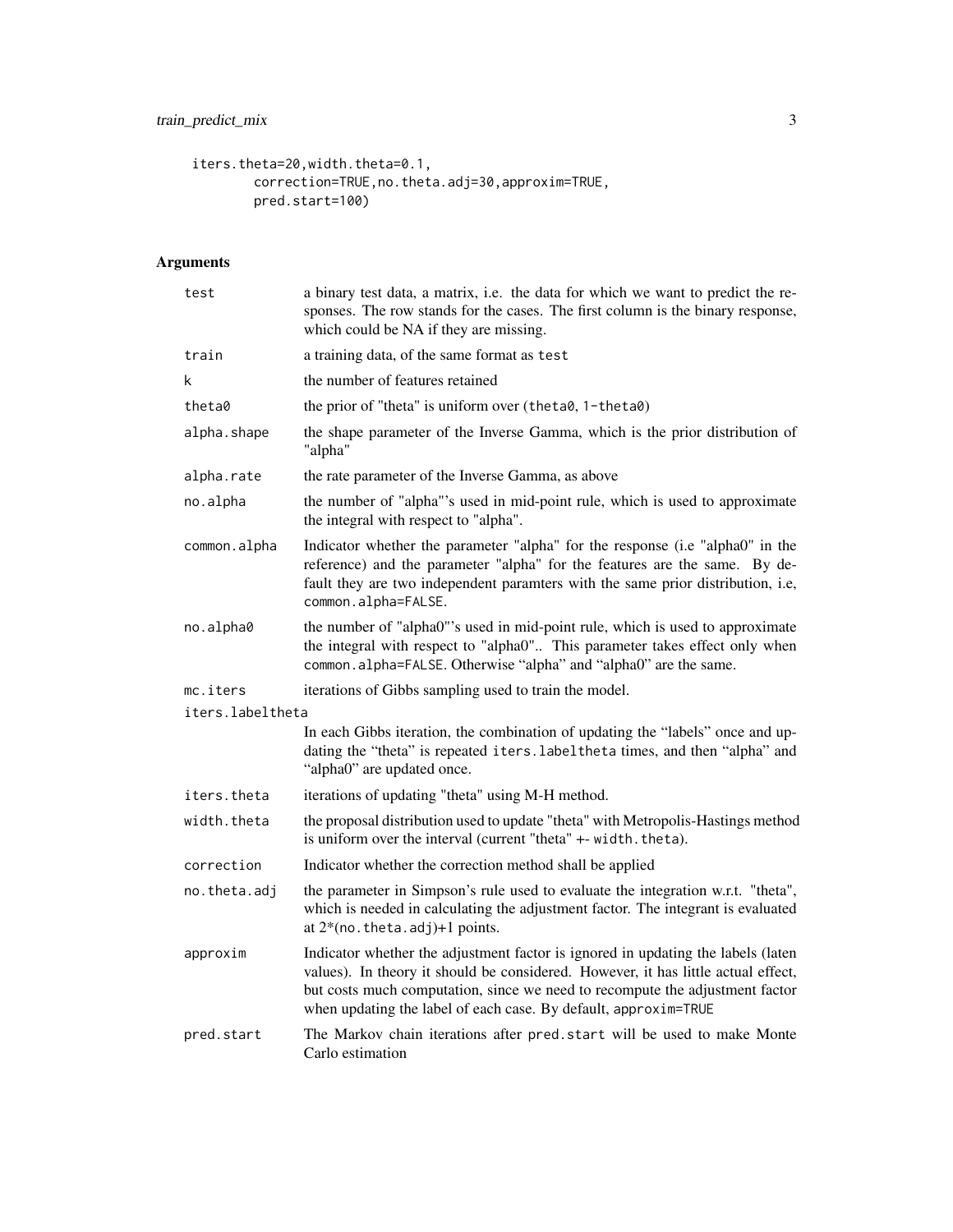#### <span id="page-3-0"></span>Value

| prediction        | a matrix showing the detailed prediction result: the 1st column being the true<br>responses, the 2nd being the predicted responses, the 3rd being the predictive<br>probabilities of class 1 and the 4th being the indicator whether wrong prediction<br>is made. |  |  |  |  |
|-------------------|-------------------------------------------------------------------------------------------------------------------------------------------------------------------------------------------------------------------------------------------------------------------|--|--|--|--|
| aml               | the average minus log probabilities                                                                                                                                                                                                                               |  |  |  |  |
| error.rate        | the ratio of wrong prediction                                                                                                                                                                                                                                     |  |  |  |  |
| mse               | the average square error of the predictive probabilities                                                                                                                                                                                                          |  |  |  |  |
| summary.pred      | tabular display of the predictive probabilities and the actual fraction of class 1.                                                                                                                                                                               |  |  |  |  |
| features.selected |                                                                                                                                                                                                                                                                   |  |  |  |  |
|                   | The features selected using correlation criterion                                                                                                                                                                                                                 |  |  |  |  |
| label             | the Markov chain samples of latent values, with each column for an iteration.<br>The number of rows of label is equal to the number of training cases.                                                                                                            |  |  |  |  |
| I <sub>1</sub>    | the number of "1"s of features (columns) in those cases labeled by "1", counted<br>for each Markov chain iterations (row).                                                                                                                                        |  |  |  |  |
| I <sub>2</sub>    | Similar as 11, but for those cases labeled by "2".                                                                                                                                                                                                                |  |  |  |  |
| N <sub>1</sub>    | a vector recording the number of cases labeled by "1" for each Markov chain<br>iteration.                                                                                                                                                                         |  |  |  |  |
| N <sub>2</sub>    | a vector recording the number of cases labeled by "2" for each Markov chain<br>iteration.                                                                                                                                                                         |  |  |  |  |
| theta             | Markov chain samples of "theta". Each row is an iteration.                                                                                                                                                                                                        |  |  |  |  |
| alpha             | a vector storing the Markov chain samples of "alpha".                                                                                                                                                                                                             |  |  |  |  |
| alpha0            | a vector storing the Markov chain samples of "alpha0".                                                                                                                                                                                                            |  |  |  |  |
| alpha_set         | all the possible values the "alpha" can take. The prior of "alpha" is approximated<br>by the uniform over this set.                                                                                                                                               |  |  |  |  |
| alpha0_set        | all the possible values the "alpha0" can take. The prior of "alpha0" is approxi-<br>mated by the uniform over this set.                                                                                                                                           |  |  |  |  |

#### References

http://math.usask.ca/~longhai/publication.html

#### See Also

[gendata.mix](#page-0-1)

#### Examples

#simulating data set from a Bayesian mixture model data <- gendata.mix(20,20,50,50,101,10,c(0.9,0.1))

#training the model using Gibbs sampling, without correcting for the feature #selection bias, then testing on predicting the responses of the test cases,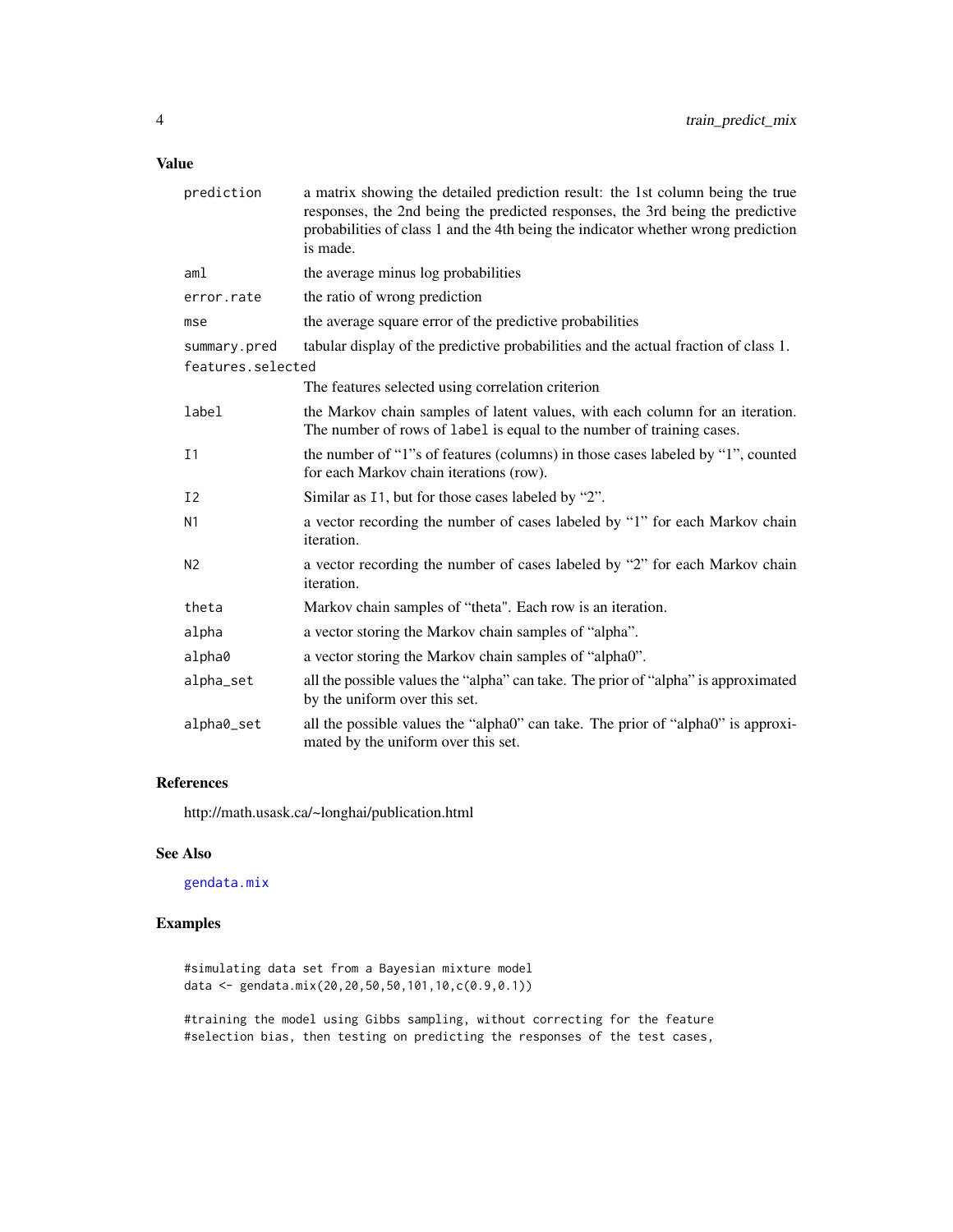```
predict.uncor <- train_predict_mix(
           test=data$test,train=data$train,k=5,
           theta0=0,alpha.shape=0.5,alpha.rate=5,no.alpha=5,
   common.alpha=FALSE,no.alpha0=100,
           mc.iters=30,iters.labeltheta=1,
    iters.theta=10,width.theta=0.1,
           correction=FALSE,no.theta.adj=5,approxim=TRUE,
           pred.start=10)
#As above, but with the feature selection bias corrected
predict.cor <- train_predict_mix(
           test=data$test,train=data$train,k=5,
           theta0=0,alpha.shape=0.5,alpha.rate=5,no.alpha=5,
   common.alpha=FALSE,no.alpha0=100,
           mc.iters=30,iters.labeltheta=1,
    iters.theta=10,width.theta=0.1,
```

```
correction=TRUE,no.theta.adj=5,approxim=TRUE,
pred.start=10)
```